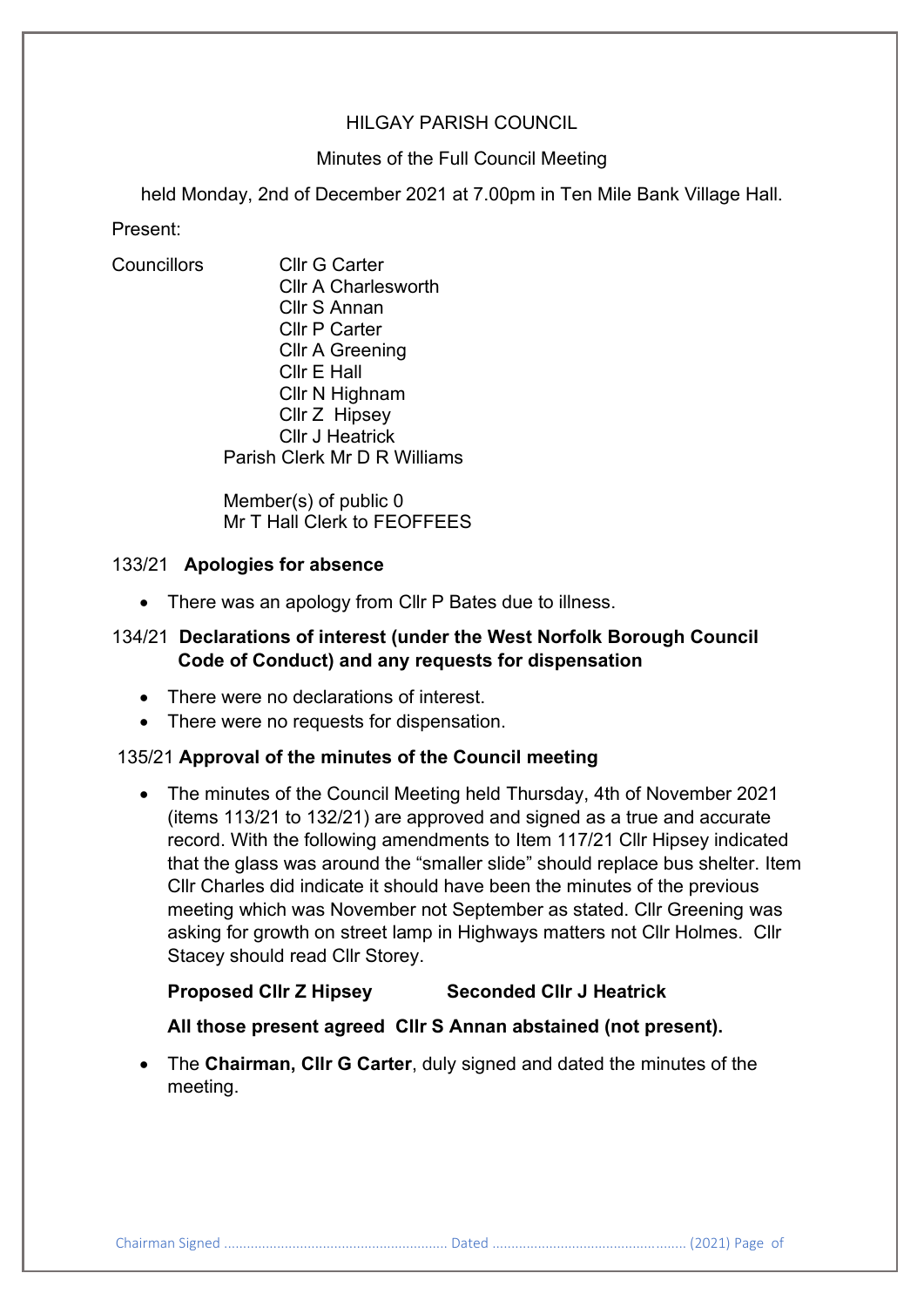# 136/21 **An open forum for Public Participation**

**( 15 mins – 3 mins per person max): an opportunity to hear from members of the Public, Borough Councillors, and County Councillors.**

• The Chairman invited Mr Tony Hall the Clerk to Hilgay United Charities known as the (FEOFFEES). To give his presentation of the function of the registered charity. This was for the benefit of the Parish including Hilgay and Ten Mile Bank. Informing the Parish Councillors present of the work undertaken by the Charity, and the amount of financial support given to the Parish. The Q&A at the end of the presentation the Hilgay Parish clerk enquired as to the Charities investments, and were the Parish Council if it wanted, able to invest in the same institution. Mr Hall said unfortunately not as it was only registered Charities could invest. The Chairman thanked Mr Hall for his informative presentation and he left the meeting.

# 137/21 **Maintenance Officers report**

- The Councillors had received all the reports from the previous month prior to the meeting and there were no questions from Councillors.
- The Maintenance Officer stated he had removed the foliage from the Street Lamp down engine road as reported by Cllr Greening at the last meeting.
- The Clerk was waiting on Online Playgrounds to send estimate for roof panel for the small playhouse. Also inspection was needed in January 2022 which will be arranged.
- A review of the maintenance officers working practices and H&SE had been carried out and a report will be sent to Councillors prior to the next meeting by the clerk.

Nothing further to report the Maintenance Officer left the meeting.

# 138/21 **Chairman's announcements and matters for consideration**

- Councillor Vacancies: Mr Dornan was still ill and there would be a further update at the next meeting.
- Mr Peter Mesher had applied to be a Councillor for a vacancy in the Ten Mile Bank ward. The Clerk had forwarded on his email to Councillors containing his short CV prior to the meeting. The Chairman then requested a vote to accept the co-option of Mr Mesher as a Parish Councillor for Hilgay Parish Council. The vote was unanimous of those present 9-0 and with one absentee, to co-opt Mr Mesher on to the Council.

# **Proposed Clir G Carter Seconded Clir A Charlesworth**

# **All in favour**

Cllr Mesher was duly co-opted on to the Council. As the form was not present for him to sign he could discuss matters but could not vote until he had signed his declaration of office.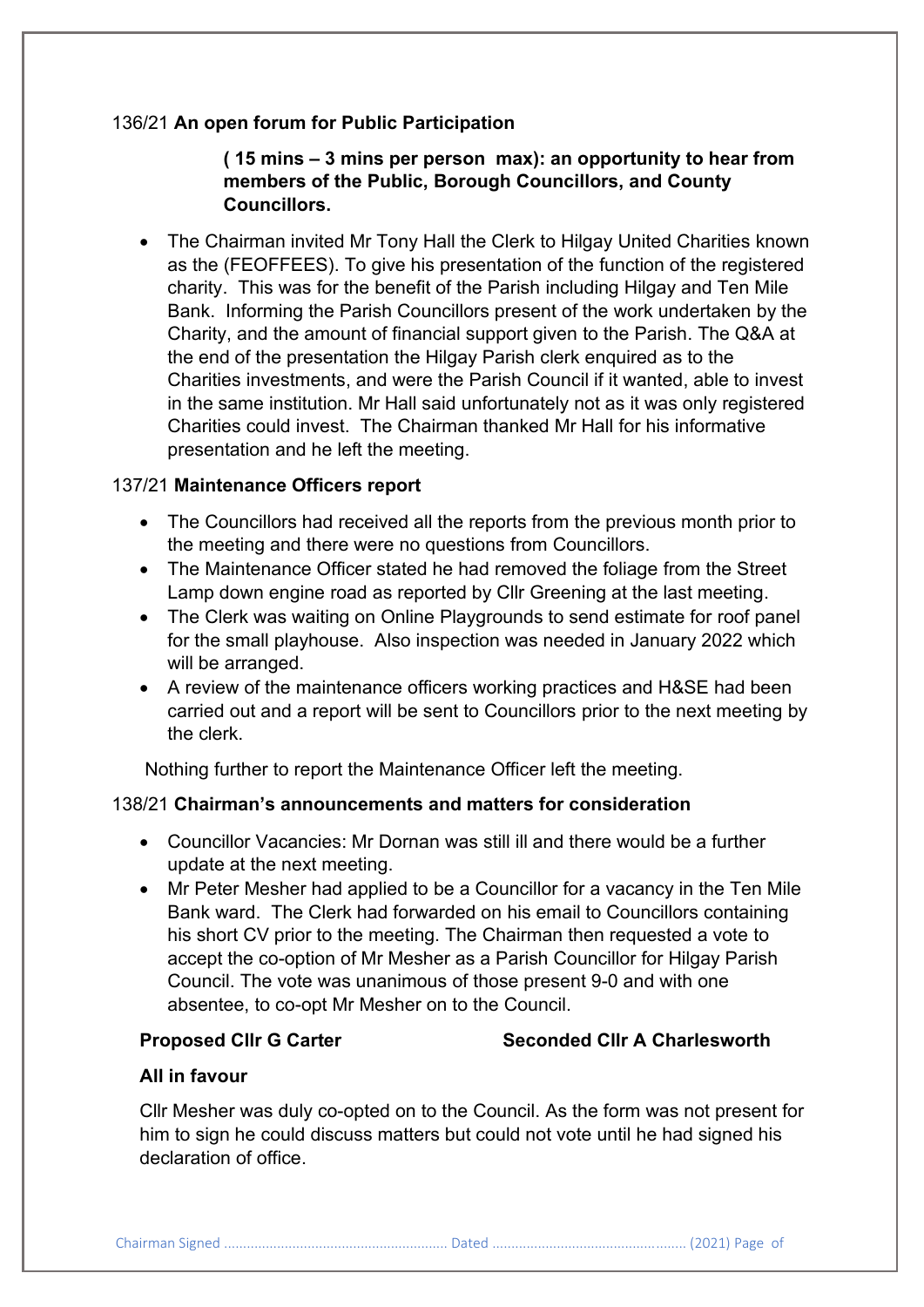# 139/21 **Updates from working parties**

- **Allotments:** Cllr Hall informed the Council the hedge was still encroaching and had not been cut back. The Council discussed previous action which had not been carried out satisfactorily. The Chairman and the Clerk would look at resending the letter and also what stronger appropriate action was needed. There were 2 allotments available and these would be filled soon. In the process for Mr Lees to take a plot on. The Clerk to contact Di Farrow about the other plot.
- **Footpaths** Cllr Hall stated no observations by councillors or public had been received. Cllr Annan thought some signs were still down. The Chairman stated they were added to the Highways meeting. Cllr Heatrick asked about Watermans Lane sign and the Chairman said it was Lawrence lane sign and this was noted by the Highways engineers to be done.
- **Communications** Cllr Highnam and Cllr Hipsey reported working on the Riverside news to be finished editing by the 10<sup>th</sup> of December 2021 and the printing on the 17<sup>th</sup> of December 2021 then distributed same day. Cllr Highnam and Cllr Hipsey proposed that they stay as admin for the Council Facebook page along with the Clerk who had now been added to the Council page. It was suggested that the Councillors could not be admin for the Facebook page at previous meetings. The Clerk informed the meeting this was for information to residents and not used as a marketing tool for the Councillors themselves. If inappropriate content was published then it would be investigated by the Council and action taken. The Council decided to also agree one day tutorial for the Parish Council website, with ongoing support for the Clerk. This would be delivered by Steven Jackman WIX website development and support at a cost of £90 invoiced. All agreed.

# **Proposer Cllr A Greening Seconded Cllr S Annan All agreed**

• **Asset Register.** Councillor Greening informed the meeting the street light lap stands and this was complete. The replacement of the Salt Bins was discussed and these would be put in the budget for the coming year. The equipment needed to be accessed as to cost of replacement. This was discussed and agreed to keep on-going on the agenda.

# 140/21 **Planning Items**

# **Planning Application Consultation 21/01701/O** Nothing received

No Planning applications received for discussion.

# 141/21 **Finance**

- The Chairman informed the meeting he had two invoices from the mole catcher to be paid he caught 11 moles in the graveyar3. Also there was a wreath payment to be made under section 134.
- The Clerk payments and receipts made since the last meeting and presented the late bills to Councillors at the meeting:
- Also the schedule of payments per month from August 2021 to December 2021.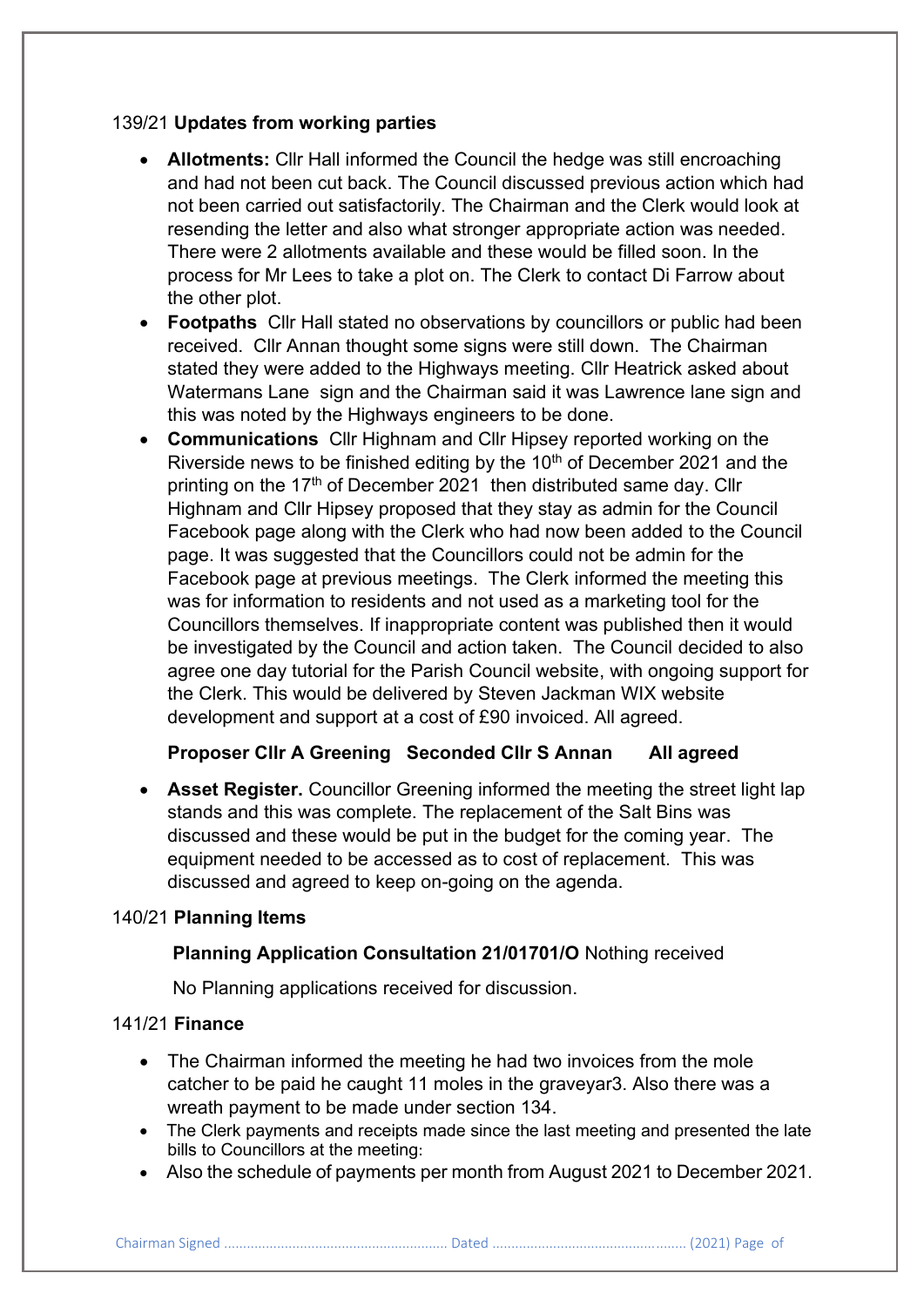# **List of Schedule payments for August 2021 to December 2021**

|                           |                               |                                           |                 |             |       |          | Receipt |
|---------------------------|-------------------------------|-------------------------------------------|-----------------|-------------|-------|----------|---------|
| Date                      | Payee                         | Description                               | Transaction     | Net £       | VAT £ | Gross £  | £       |
| 10.08.2021                | Chris Dawe                    | Fuel for mower                            | Cheque          | 32.5        | 8.13  | 40.63    | 0       |
| 11.08.2021                | <b>Hodson Office Supplies</b> | Printer Ink                               | <b>BACS</b>     | 12.99       | 2.6   | 15.59    | 0       |
| 11.08.2021                | <b>K&amp;M</b> lighting       | <b>BACS</b><br>Light Maintenance          |                 | 37.5        | 7.5   | 45       | 0       |
| 11.08.2021                | Norfolk ALC                   | <b>BACS</b><br><b>Councillor Training</b> |                 | 60          | 12    | 72       | 0       |
| 11.08.2021                | Claire Dornan                 | 2 x Funeral Payment                       | <b>BACS</b>     | 160         | 0     | 160      | 0       |
| 11.08.2021                | Thurlow Nunn Standen Itd      | Mower repairs                             | <b>BACS</b>     | 134.26      | 26.85 | 161.11   | 0       |
| 11.08.2021                | Diane Farrow                  | July Wages                                | <b>BACS</b>     | 167.26      | 0     | 167.26   | 0       |
| 11.08.2021                | Maintenance Officer           | July Salary and Expenses                  | <b>BACS</b>     | 608.68      | 0     | 608.68   | 0       |
| 16.08.2021                | A Gidney                      | Ref Ada Rose Gidney                       | Giro            | 0           | 0     | 0        | 800     |
| 17.08.2021                | Credit                        | Ref 100219                                | Post<br>Deposit | 0           | 0     | 0        | 5107.32 |
| 23.08.2021                | S Dennis                      | Sce Dennis                                | Post office     | $\mathbf 0$ | 0     | $\Omega$ | 160     |
| 25.08.2021                | <b>HMRC</b>                   | PAYEE / IN Contributions                  | cheque          | 118.85      | 0     | 118.85   | 0       |
| 26.08.2021                | Deposit                       | credit                                    | Post Office     | $\Omega$    | 0     | $\Omega$ | 20      |
| The Totals for this month |                               |                                           |                 | 1332.04     | 57.08 | 1389.12  | 6087.32 |

# **Payments for August 2021**

# **Payments for August/ September 2021**

|                              |                     |                                   |             |        |       |         | Receipt |
|------------------------------|---------------------|-----------------------------------|-------------|--------|-------|---------|---------|
| Date                         | Payee               | Description                       | Transaction | Net £  | VAT £ | Gross £ |         |
| 31.08.2021                   | E.ON                | <b>Street Lighting</b>            | DD          | 129.28 | 6.46  | 135.74  | 0       |
| 31.08.2021                   | <b>FSCS</b>         | Lamppost 09202                    | Giro        |        |       |         | 3000.03 |
| 07.09.2021                   | Chris Dawe          | Fuel                              | Cheque      | 32.98  | 8.25  | 41.23   | 0       |
| 27.09.2021                   | Maintenance Officer | <b>August Salary and Expenses</b> | Cheque      | 506.68 | 0     | 506.68  | 0       |
| 27.09.2021                   | E.ON                | <b>Street Lighting</b>            | DD          | 129.28 | 6.46  | 135.74  | 0       |
| <b>Totals for this month</b> |                     |                                   |             | 798.22 | 21.17 | 819.39  | 3000.03 |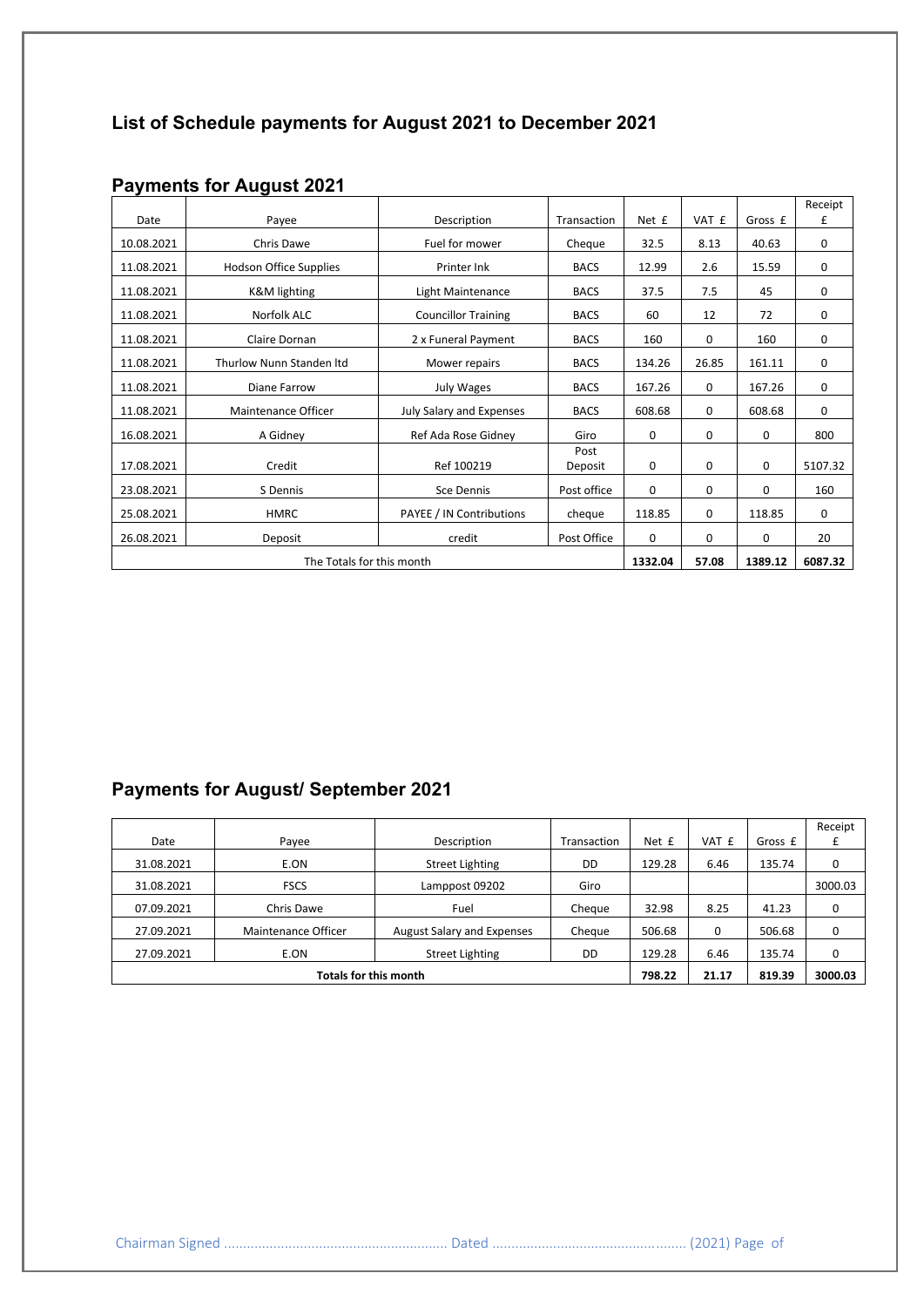#### **Payments for October 2021**

| Date       | Payee                            | <b>Description</b>               | <b>Transaction</b> | Net £   | VAT £    | Gross £ | Receipt £ |
|------------|----------------------------------|----------------------------------|--------------------|---------|----------|---------|-----------|
| 07.10.2021 | Downham Market Building Supplies | Goods invoice<br>216130          | <b>BACS</b>        | 9.99    | $\Omega$ | 9.99    | 0         |
| 07.10.2021 | Hilgay Village Hall              | Office Rent and<br>Hall Hire     | <b>BACS</b>        | 180     | 0        | 180     | $\Omega$  |
| 11.10.2021 | Maintenance Officer              | September Salary<br>and Expenses | <b>BACS</b>        | 376.72  | 0        | 376.72  | $\Omega$  |
| 11.10.2021 | Clerks                           | September Salary<br>and Expenses | <b>BACS</b>        | 487.25  | $\Omega$ | 487.25  | $\Omega$  |
| 26.10.2021 | Anglian Water Business           | Ref 1013358                      | DD                 | 28.11   | 7.03     | 35.14   | $\Omega$  |
| 28.10.2021 | E.ON                             | Ref<br>011460823580A             | DD                 | 125.11  | 6.26     | 131.37  | $\Omega$  |
|            | <b>Totals this month</b>         |                                  |                    | 1207.18 | 13.29    | 1220.47 |           |

#### **Payments for November 2021**

| <b>Date</b>              | Payee                            | <b>Description</b>                | <b>Transaction</b> | Net £   | VAT £  | Gross £ | Receipt £   |
|--------------------------|----------------------------------|-----------------------------------|--------------------|---------|--------|---------|-------------|
| 02.11.2021               | Coates Business 103414           | <b>Quarterly Payroll Services</b> | Cheque             | 49.50   | 9.90   | 59.40   | 0.00        |
| 08.11.2021               | <b>British Legion DM</b>         | <b>Wreaths Sept</b>               | <b>BACS</b>        | 34.00   | 0.00   | 34.00   | 0.00        |
| 08.11.2021               | <b>K&amp;M Lighting Services</b> | Invoice 6617                      | <b>BACS</b>        | 37.50   | 7.50   | 45.00   | 0.00        |
| 08.11.2021               | <b>K&amp;M Lighting Services</b> | Invoice 6385                      | <b>BACS</b>        | 37.50   | 7.50   | 45.00   | 0.00        |
| 08.11.2021               | <b>K&amp;M Lighting Services</b> | Invoice 6527                      | <b>BACS</b>        | 37.50   | 7.50   | 45.00   | 0.00        |
| 08.11.2021               | <b>K&amp;M Lighting Services</b> | Invoice 6431                      | <b>BACS</b>        | 37.50   | 7.50   | 45.00   | 0.00        |
| 08.11.2021               | Coates Business 3844             | <b>Quarterly Payroll Services</b> | Cheque             | 49.50   | 9.90   | 59.40   | 0.00        |
| 08.11.2021               | Norfolk County Council           | <b>Invoice 1568445</b>            | <b>BACS</b>        | 85.00   | 0.00   | 85.00   | 0.00        |
| 08.11.2021               | <b>NALC Norfolk</b>              | Clerk Training ref 6027           | <b>BACS</b>        | 80.00   | 16.00  | 96.00   | 0.00        |
| 08.11.2021               | <b>SLCC</b>                      | <b>Clerks Society</b>             | <b>BACS</b>        | 120.00  | 0.00   | 120.00  | 0.00        |
| 08.11.2021               | <b>HMRC</b>                      | PAYE / NIC Q2                     | <b>BACS</b>        | 216.80  | 00.00  | 216.80  | 0.00        |
| 08.11.2021               | Clerk                            | Wages / Expenses Oct 2021         | <b>BACS</b>        | 398.35  | 00.00  | 398.35  | 0.00        |
| 08.11.2021               | Mr Bees Fotostop                 | <b>Riverside News DEC</b>         | <b>BACS</b>        | 424.25  | 0.00   | 424.25  | 0.00        |
| 08.12.2021               | Maintenance Off                  | Salary / Expenses Oct 2021        | <b>BACS</b>        | 283.64  | 0.00   | 283.64  | 0.00        |
| 11.11.2021               | <b>British Legion DM</b>         | <b>Wreaths Sept</b>               | <b>BACS</b>        | 17.00   | 0.00   | 17.00   | 0.00        |
| 11.11.2021               | <b>Hilgay Charities</b>          | TMB rent                          | <b>BACS</b>        | 70.00   | 30.43  | 182.58  | 0.00        |
| 11.11.2021               | <b>Hilgay Charities</b>          | Rents                             | <b>BACS</b>        | 70.00   | 30.43  | 182.58  | 0.00        |
| 11.11.2021               | Norfolk County Council           | <b>Invoice 1566693</b>            | <b>BACS</b>        | 91.25   | 0.00   | 91.25   | 0.00        |
| 11.11.2021               | <b>Holly Landscapes</b>          | Invoice 4475                      | <b>BACS</b>        | 152.15  | 30.43  | 182.58  | 0.00        |
| 11.11.2021               | Lawn boy: Farm Services          | Goods /services                   | <b>BACS</b>        | 354.00  | 0.00   | 354.00  | 0.00        |
| 17.11.2021               | E-on                             | <b>Street Lighting</b>            | <b>DD</b>          | 125.11  | 6.26   | 131.37  | 0.00        |
| <b>Totals this month</b> |                                  |                                   |                    | 2770.55 | 163.35 | 3098.20 | $\mathbf 0$ |

• **Proposed – Cllr P Carter Seconded – Cllr E Hall**

- **That the payment of bills were approved in accordance with the above schedules and the receipts are noted. All bills dated after the meeting on day of payment as per statement.**
- **All agreed**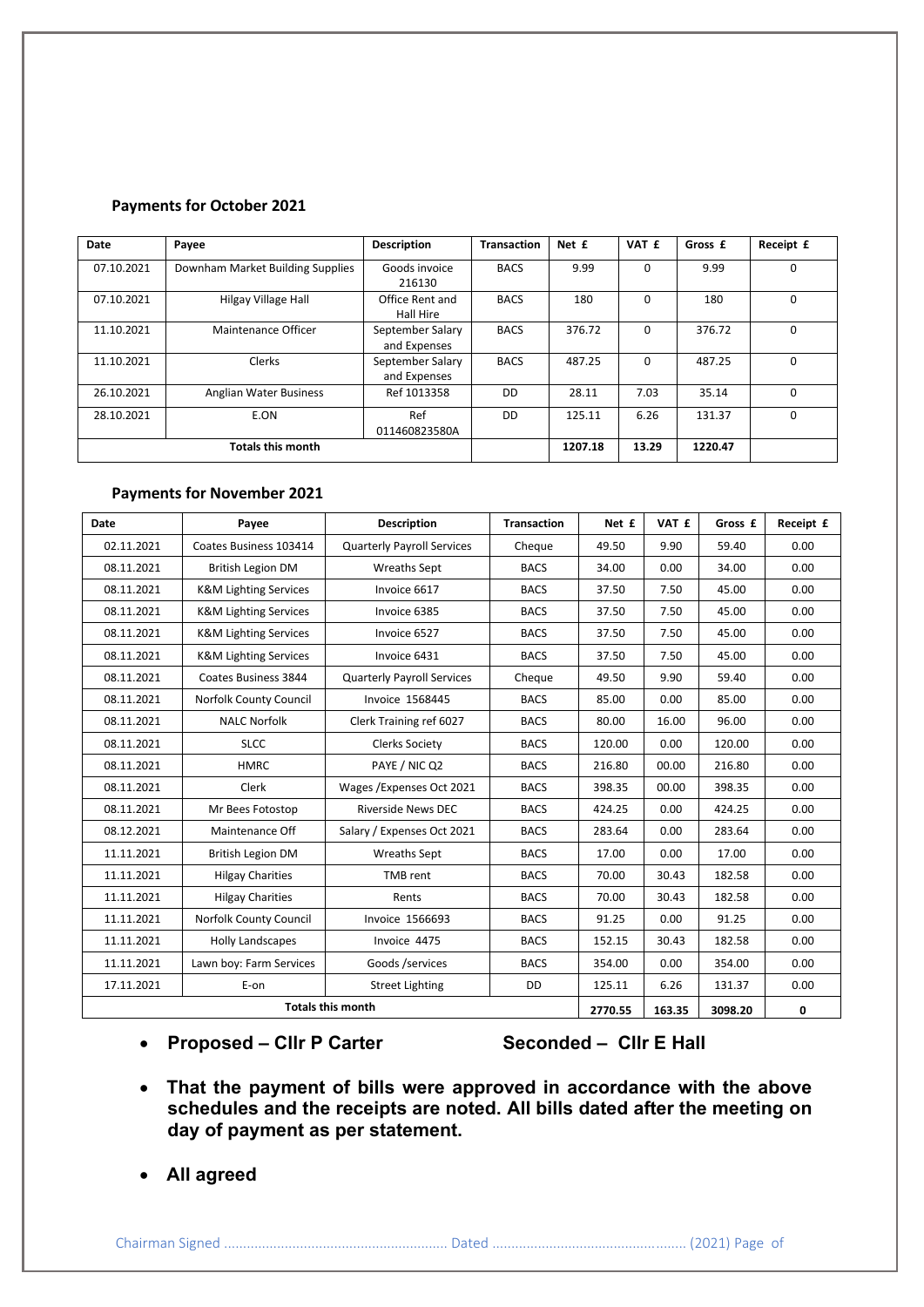## 142/21 **Highways Issues**

• The Clerk sent out a report on the discussions with the Highways Officers, prior to the meeting. The Chairman thought it was a very good meeting and there was to be a schedule of meetings with the engineers. Issues raised were the state of the roads and speed limits on the A10 along with cutting the vegetation back at junctions. The dyke overflowing again and sign was on list to be completed. Lawrences lane discussed. Engine road the badger holes were discussed as they were creating a problem with the road surface. The 30mph sign was to be moved further down on Church road Ten Mile Bank. The houses cannot be sold until the 30mph signs are in place. Cllr S Annan raised about passing places and Stones/ Sleepers on verges. The Home owner is responsible / liable for anything that is on their verge. Vehicles parking on the pavements and causing an obstruction. Mercedes looking as left abandoned. Clerk to look into this. Nothing further from the report.

# 143/21 **Village 5 Year Plan**.

Cllr Highnam submitted the plan and it was sent out to Councillors in July 2021.

Ten points were discussed and a plan to be produced for all Councillors to participate for the next meeting.

Freebridge Housing RSL had been contacted re-flats.

Engage with local business and Nature trails etc and include the Church Pond. Support for tech businesses. Emissions and Carbon footprint. Local Buses electrification. Planting more trees to offset the carbon produced.

Connect with other local authorities.

The A10 is a very dangerous and its very wide since the extra lane was put in. Lessened the vehicle accidents.

## 144/21 **Discuss concerns about Fairfield garage area in Hilgay**

• Cllr Charlesworth to chase up Environmental Agency this is on-going. No response to the letters sent by the Chairman.

## 145/21 **Discuss Gravediggers hut.**

• The Chairman informed the committee that Mr & Mrs Charlesworth would donate monies to the reuse of the Gravediggers Stone Hut. A plan would be commissioned and brought back to a future meeting. The Council discussed the proposals for the site. Photos of the original building and a plague of the construction. Parish Council would like to see a new structure there. Cllr S Annan proposed that we wait until next meeting to make further proposal as to the structure.

**Proposed Cllr S Annan Seconded Cllr E Hall All in favour**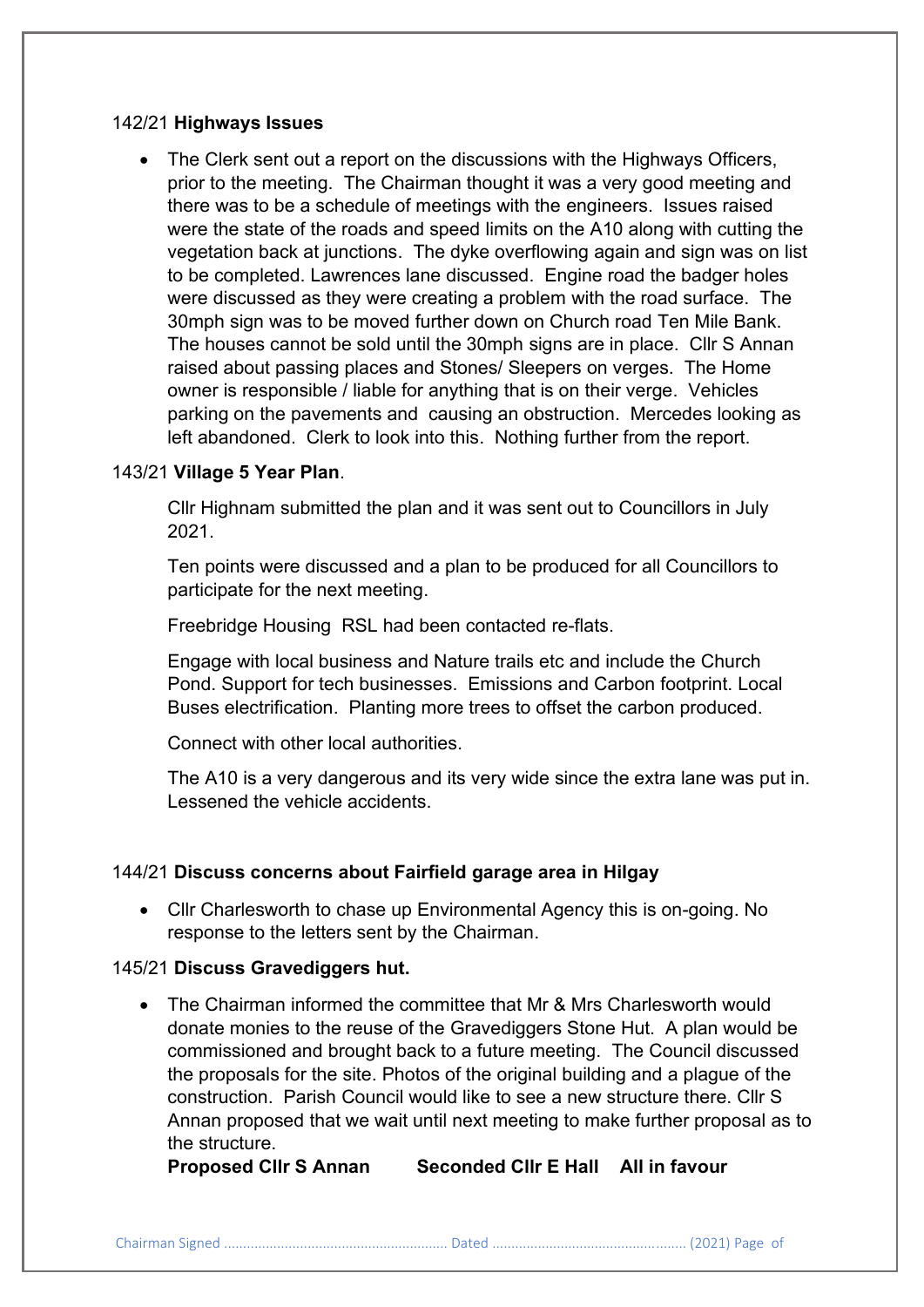# 146/21 **Discuss the Queens platinum jubilee**

• Councillor Highnam informed the Parish Council that the school were prepared to attend and participate. A program for the event will be produced.

# 147/21 **Discuss Christmas tree lights and Flower boxes on Hilgay Bridge**.

- Cllr Heatrick informed the meeting the Christmas tree lights had been put in place.
- The Clerk seek risk assessment advice from the Council Insurance on flower boxes on Hilgay bridge.

# 148/21 **Discussion of Riverside toilets and insurance**.

Cllr Highnam and the Clerk to meet at Hilgay Village hall in the next week to sift through files and seek documents of interest.

# 149/21 **Discuss East Cambs dog waste reporting.**

• Cllr Highnam informed the meeting that a site did exist on the King's Lynn and West Norfolk Borough Council site so this was already set up and residents could report issues on there. Item removed from agenda.

# 150/21 **Discuss the Speed data from Sam2**

• Cllr Highnam informed the Council that the data dates had been reset and he showed this with a printed chart. Data to be checked again in few days to see if it has held. Maintenance Officer to record date and time of the movement of the SAM2's within the Parish.

# 151/21 **To receive any Councillors' issues and/or village matters.**

- The Chairman informed the meeting there was a meeting with the Environment Agency and Mr Hall clerk to the FEOFFEES they would be repiling outside cross keys. FEOFFEES are liable for the river field bank. In the past they had materials to repair the bank but the Drainage Board had not had the time. But as they were working there they agreed to do the work. The slipway was re-concreted and there was damp which is now filled with debris. The highways agency want to do some drainage work and this will then be done all at the same time. Reed cutters put chains up to
- Cllr S Annan common land was discussed and the new owner would be invited to a meeting to discuss planting trees in this space as one option.

# 152/21 **Agenda items for next meeting**

- Grave diggers hut
- Flower boxes on Hilgay Bridge
- Budget and Precept 2022/2023
- Assets Register
- Insurance and Toilet Contract

Chairman Signed ........................................................... Dated ................................................... (2021) Page of